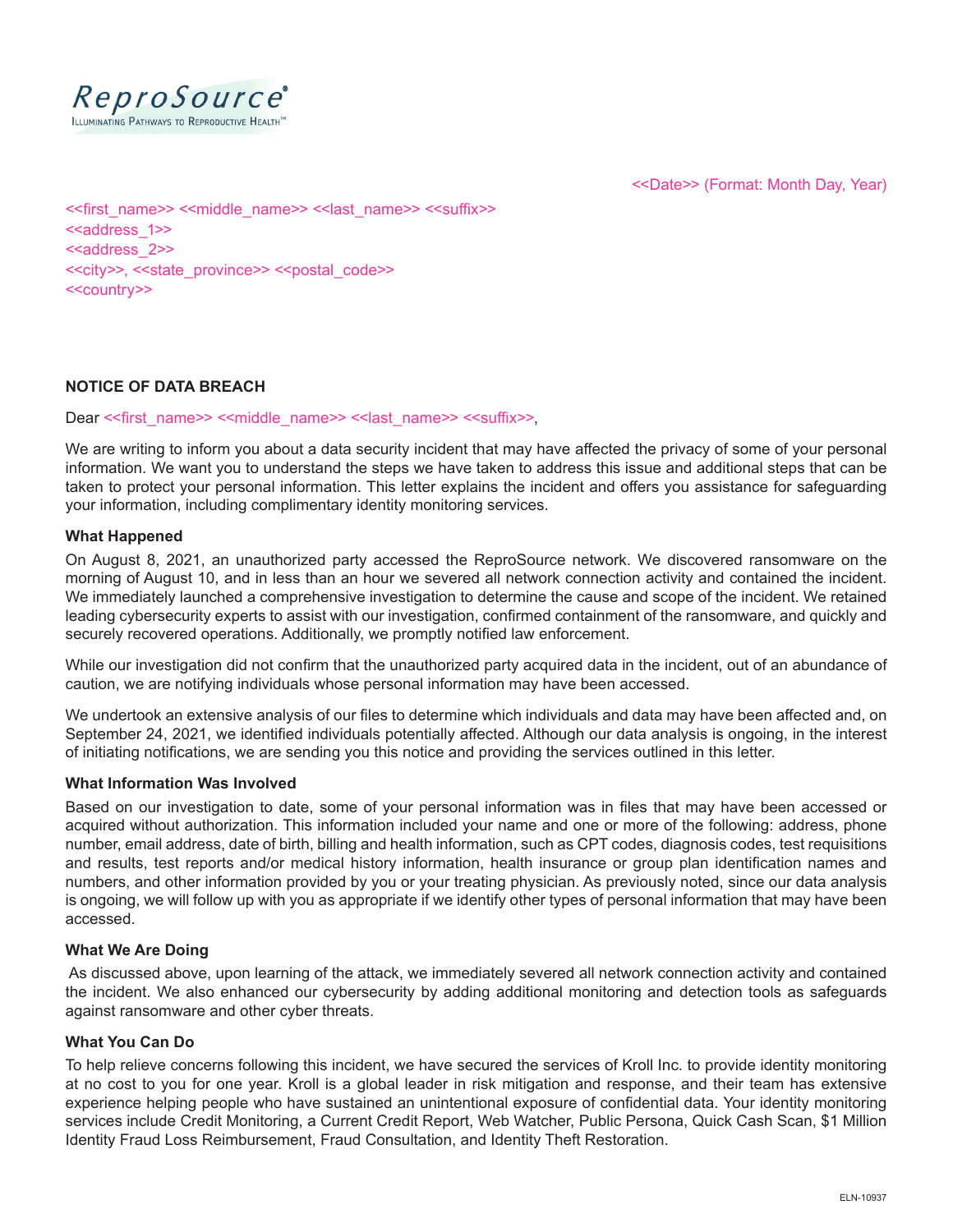Visit **https://enroll.krollmonitoring.com** to activate and take advantage of your identity monitoring services. *You have until January 6, 2022 to activate your identity monitoring services.* Membership Number: **<<Membership Number s\_n>>**

Additional information describing your services is included with this letter.

Please review the "Additional Resources" section included with this letter below. This section describes additional steps you can take to help protect your information, including recommendations by the Federal Trade Commission regarding identity theft protection and details on how to place a fraud alert or a security freeze on your credit file.

# **More Information**

ReproSource is committed to data protection. We regularly review our physical and electronic safeguards to protect personal information, and we will continue to take appropriate steps to safeguard patient information and our systems.

We greatly value our relationship and deeply regret any inconvenience or concern this may have caused. If you have questions, please call **(855) 732-0717,** Monday through Friday from 8:00 a.m. to 5:30 p.m. Central Time. Please have your membership number ready.

Sincerely,

**ReproSource**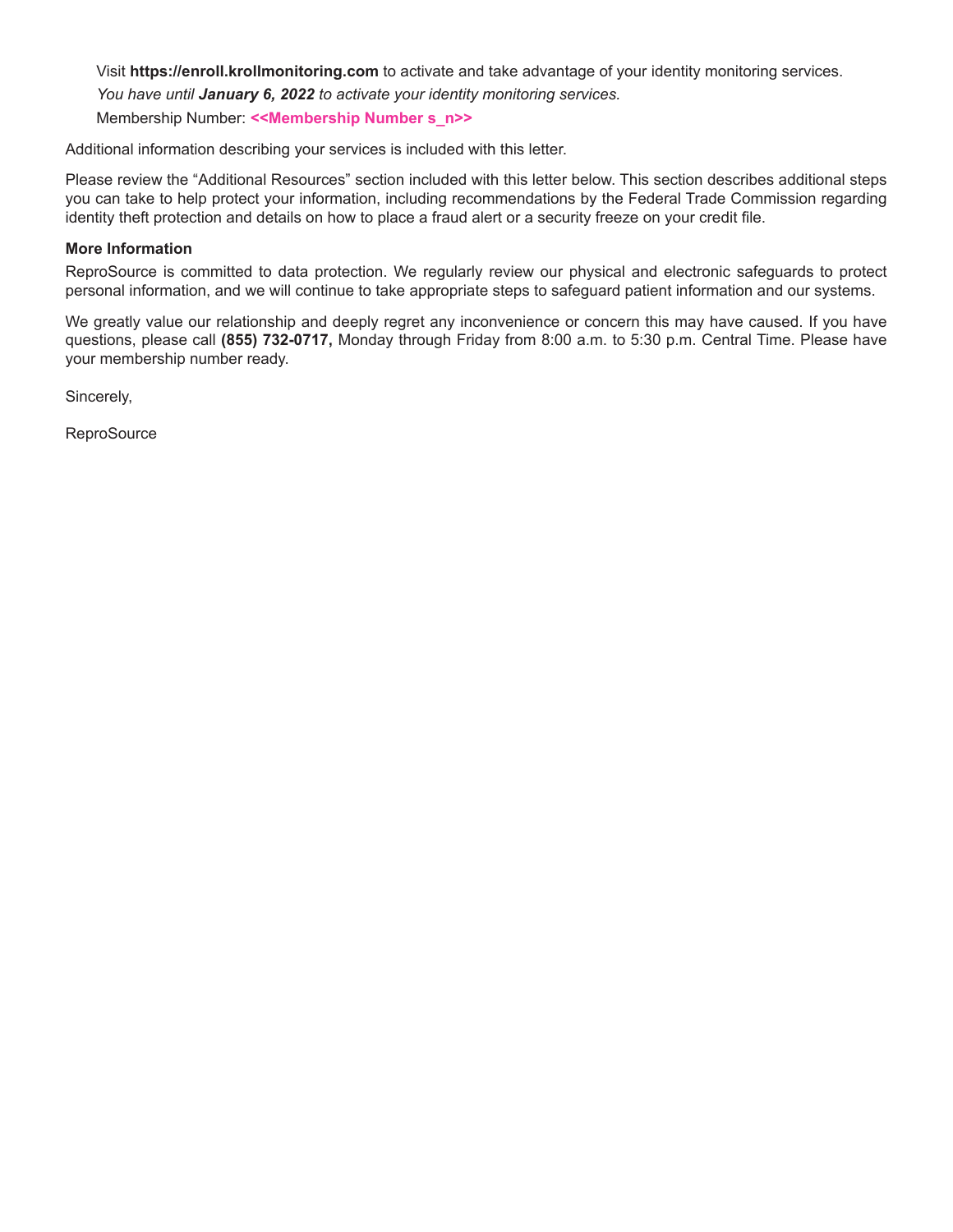# **ADDITIONAL RESOURCES**

# **Contact information for the three nationwide credit reporting agencies:**

**Equifax**, PO Box 740241, Atlanta, GA 30374, www.equifax.com, 1-800-685-1111 **Experian**, PO Box 2104, Allen, TX 75013, www.experian.com, 1-888-397-3742 **TransUnion**, PO Box 2000, Chester, PA 19016, www.transunion.com, 1-800-888-4213

**Free Credit Report.** It is recommended that you remain vigilant by reviewing account statements and monitoring your credit report for unauthorized activity, especially activity that may indicate fraud and identity theft. You may obtain a copy of your credit report, free of charge, once every 12 months from each of the three nationwide credit reporting agencies. To order your annual free credit report please visit **www.annualcreditreport.com** or call toll free at **1-877-322-8228**.

You can also order your annual free credit report by mailing a completed Annual Credit Report Request Form (available from the U.S. Federal Trade Commission's ("FTC") website at www.consumer.ftc.gov) to:

Annual Credit Report Request Service, P.O. Box 105281, Atlanta, GA 30348-5281.

**For Colorado, Georgia, Maine, Maryland, Massachusetts, New Jersey, Puerto Rico, and Vermont residents:** You may obtain one or more (depending on the state) additional copies of your credit report, free of charge. You must contact each of the credit reporting agencies directly to obtain such additional report(s).

**Fraud Alerts.** There are two types of fraud alerts you can place on your credit report to put your creditors on notice that you may be a victim of fraud—an initial alert and an extended alert. You may ask that an initial fraud alert be placed on your credit report if you suspect you have been, or are about to be, a victim of identity theft. An initial fraud alert stays on your credit report for at least one year. You may have an extended alert placed on your credit report if you have already been a victim of identity theft and you have the appropriate documentary proof. An extended fraud alert stays on your credit report for seven years. You can place a fraud alert on your credit report by contacting any of the three national credit reporting agencies.

**Security Freeze.** You have the ability to place a security freeze, also known as a credit freeze, on your credit report free of charge. A security freeze is intended to prevent credit, loans and services from being approved in your name without your consent. To place a security freeze on your credit report, you may use an online process, an automated telephone line, or submit a written request to any of the three credit reporting agencies listed above. The following information must be included when requesting a security freeze (note that, if you are requesting a credit report for your spouse, this information must be provided for him/her as well): (1) full name, with middle initial and any suffixes; (2) Social Security number; (3) date of birth; (4) current address and any previous addresses for the past 5 years; and (5) any applicable incident report or complaint with a law enforcement agency or the Registry of Motor Vehicles. The request must also include a copy of a government-issued identification card and a copy of a recent utility bill or bank or insurance statement. It is essential that each copy be legible, and display your name, current mailing address, and the date of issue.

**Federal Trade Commission and State Attorneys General Offices.** If you believe you are the victim of identity theft or have reason to believe your personal information has been misused, you should immediately contact the Federal Trade Commission and/or the Attorney General's office in your home state. You may also contact these agencies for information on how to prevent or minimize the risks of identity theft.

You may contact the **Federal Trade Commission**, Consumer Response Center, 600 Pennsylvania Avenue, NW, Washington, DC 20580, www.ftc.gov/bcp/edu/microsites/idtheft/, 1-877-IDTHEFT (438-4338).

**For Maryland residents:** You may contact the Maryland Office of the Attorney General, Consumer Protection Division, 200 St. Paul Place, Baltimore, MD 21202, www.oag.state.md.us, 1-888-743-0023.

**For North Carolina residents:** You may contact the North Carolina Office of the Attorney General, Consumer Protection Division, 9001 Mail Service Center, Raleigh, NC 27699-9001, www.ncdoj.gov, 1-877-566-7226.

**For New York residents:** The Attorney General may be contacted at: Office of the Attorney General, The Capitol, Albany, NY 12224-0341; 1-800-771-7755; https://ag.ny.gov/.

**For Connecticut residents:** You may contact the Connecticut Office of the Attorney General, 165 Capitol Avenue, Hartford, CT 06106, 1-860-808-5318, www.ct.gov/ag.

**For Massachusetts residents:** You may contact the Office of the Massachusetts Attorney General, 1 Ashburton Place, Boston, MA 02108, 1-617-727-8400, www.mass.gov/ago/contact-us.html